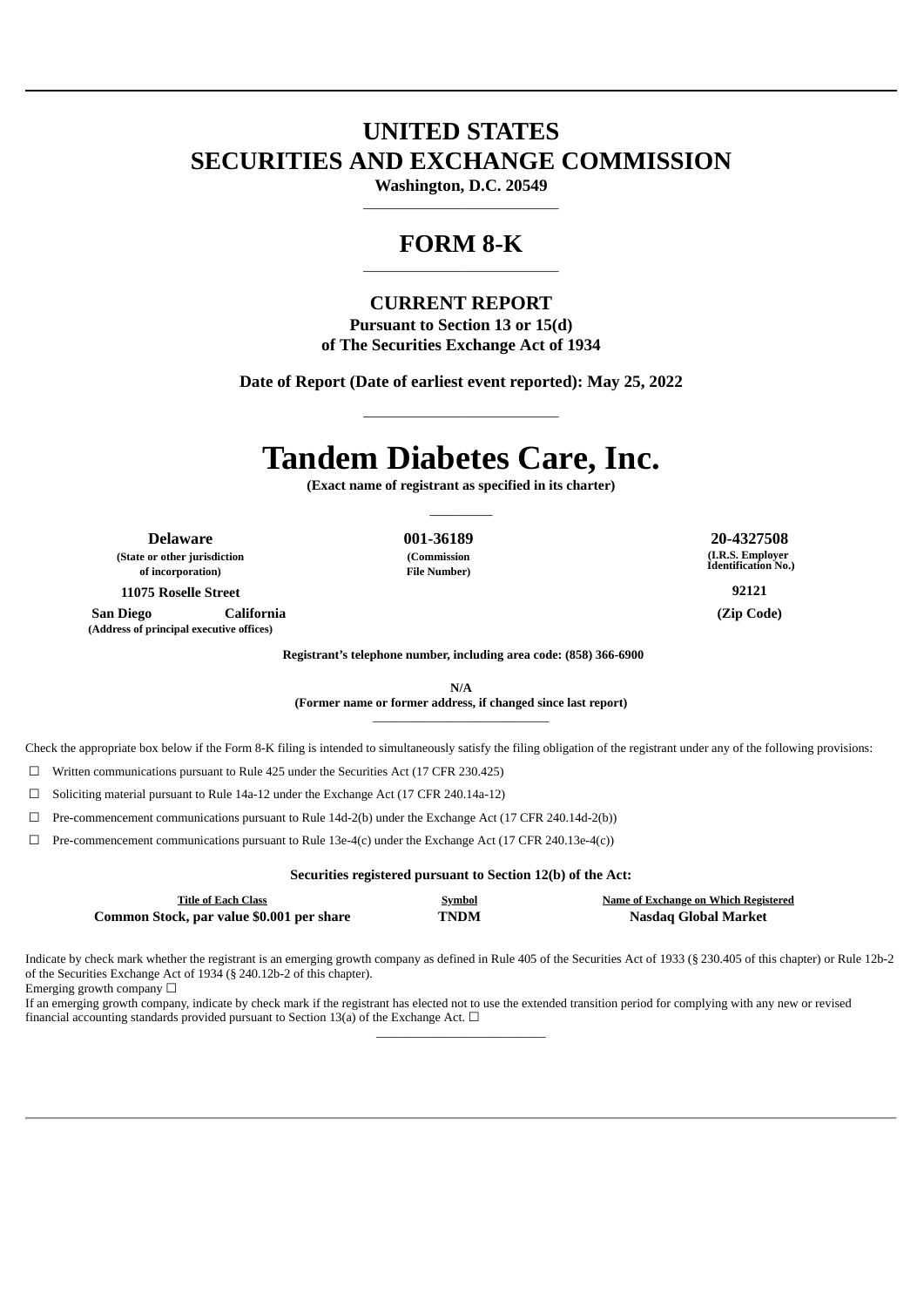#### **Item 5.07 Submission of Matters to a Vote of Security Holders**.

On May 25, 2022, Tandem Diabetes Care, Inc. (the "Company") held a virtual Annual Meeting of Stockholders (the "Annual Meeting"). There were 63,939,108 shares of the Company's common stock ("Common Stock") outstanding on March 29, 2022, the record date for the Annual Meeting. At the Annual Meeting, 57,273,934 shares of Common Stock were present virtually or represented by proxy.

The following tables set forth the final results of the voting for the matters voted upon at the Annual Meeting. These matters are described in more detail in the Company's definitive proxy statement, filed with the Securities and Exchange Commission (the "SEC") on April 13, 2022 (the "Proxy Statement").

**Proposal 1**: The election of two Class III directors to serve either a one-year term to expire at the 2023 annual meeting of stockholders or a threeyear term to expire at the 2025 annual meeting of stockholders. The stockholders elected the two Class III directors by the following votes:

| <b>Name of Director</b> | For        | Against | Abstain | <b>Broker Non-Votes</b> |
|-------------------------|------------|---------|---------|-------------------------|
| Peyton R. Howell        | 52,173,681 | 598,147 | 24,915  | 4,477,191               |
| John F. Sheridan        | 51,794,146 | 977,941 | 24,656  | 4,477,191               |

**Proposal 2**: To approve an amendment to the Company's Amended and Restated Certificate of Incorporation to provide for the annual election of directors and the phased elimination of the classified board structure. The proposal received the following votes:

| For               | Vgainsi                 | п<br>. | -Votes<br>∴Non-⊹<br>Broker<br>- - - - |
|-------------------|-------------------------|--------|---------------------------------------|
| 1.767<br>، ب<br>◡ | 20.545<br><u>_J,545</u> | $\sim$ | $\overline{A}$ $\overline{A}$         |

**Proposal 3**: To approve, on a non-binding, advisory basis, the compensation of the Company's named executive officers as described in the Proxy Statement. The proposal received the following votes:

| For                      | Against         | Abstain              | ' Non-Votes<br>Broker |
|--------------------------|-----------------|----------------------|-----------------------|
| .930.21<br>$\frac{1}{4}$ | $\Omega$<br>0 T | $-4$<br>150<br>ت⊂,⊥ت | $\sim$                |

**Proposal 4**: The ratification of the appointment of Ernst & Young LLP to serve as the Company's independent registered public accountant for the year ending December 31, 2022. The proposal received the following votes:

| For               | $\sim$ nnst $\sim$ | stan.                          | Non-<br><b>Votes</b><br>Brokei |
|-------------------|--------------------|--------------------------------|--------------------------------|
| <b>FF OFD DAN</b> | 298,596            | 000<br>$\sim$ $\sim$<br>22.02t |                                |